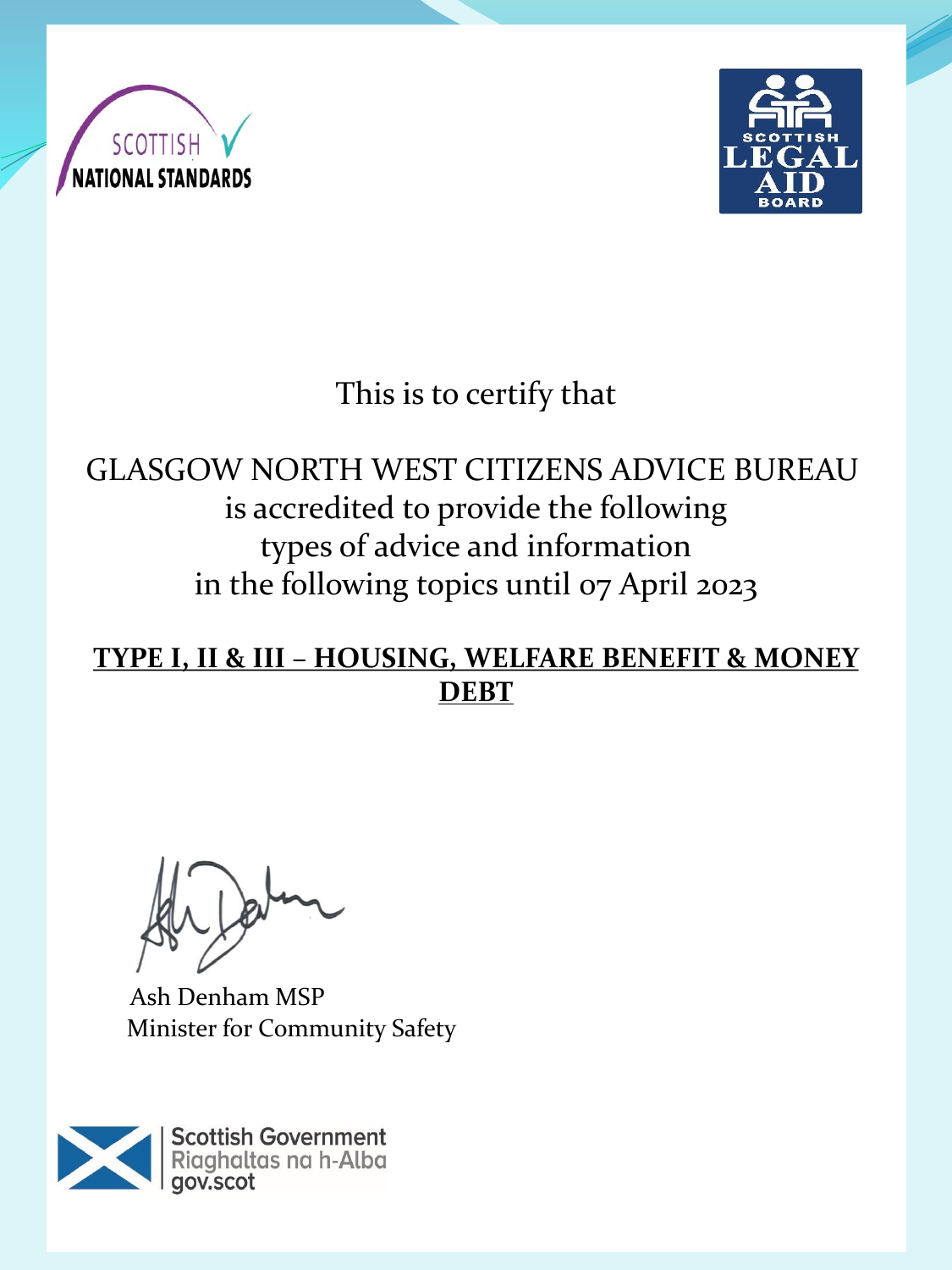#### **COMPETENCY ACHIEVED**

#### **2 Housing Specific Competences**

- 2.1 Rent Arrears Type II
- 2.2 Mortgages & Secured Loans Type II
- 2.3 Universal Credit for housing costs and Housing Benefit Adviser competences – Type II
- 2.4 Disrepair in Rented Housing Type II
- 2.5 Housing Options Type II
- 2.6 Discrimination in Housing Type II
- 2.7 Eviction Type II
- 2.8 Anti-Social Behaviour Type II
- 2.9 Harassment and Illegal Eviction– Type II
- 2.10 Homelessness Type II
- 2.11 Relationship Breakdown Type II
- 2.12 Rent: Private Sector Type II
- 2.13 Security of Tenure Type II
- 2.14 Statutory Tenancy Rights Type II
- 2.15 Repair and Improvement Grants Type II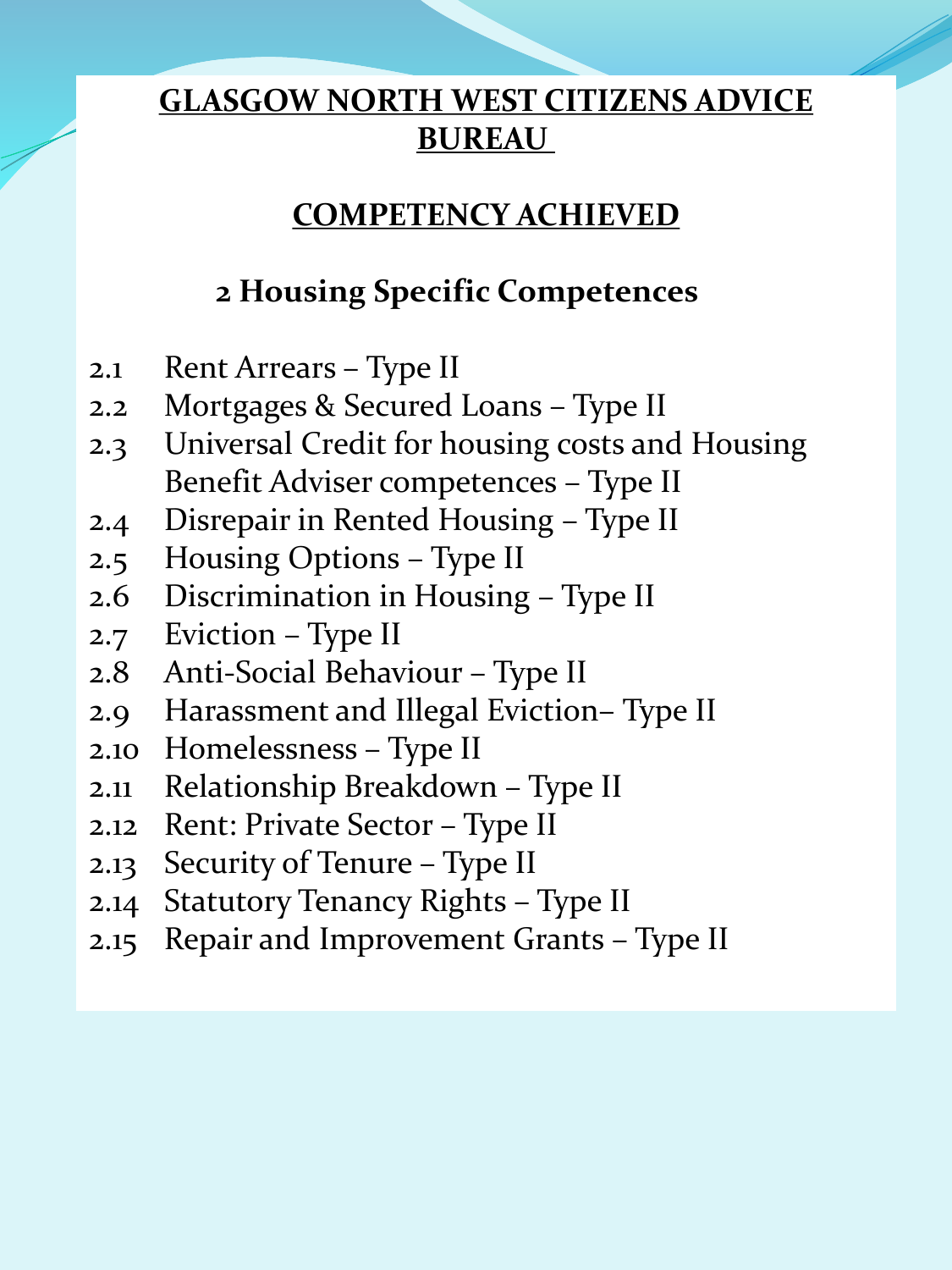## **3 Money and Welfare Benefits Related to Advice Competences – Foundation Knowledge**

- 3.1 Administrative Structure of the Benefits and Tax Credits Systems – Type III
- 3.2 National Insurance Scheme Type II
- 3.3 Claims & Backdating Type III
- 3.4 Decision-Making, Disputes and Appeals Type III
- 3.5 Benefit & Tax Credit Overpayments Type III
- 3.6 Assessment, Initial Decision-Making & Holding Activity in Debt Cases – Type III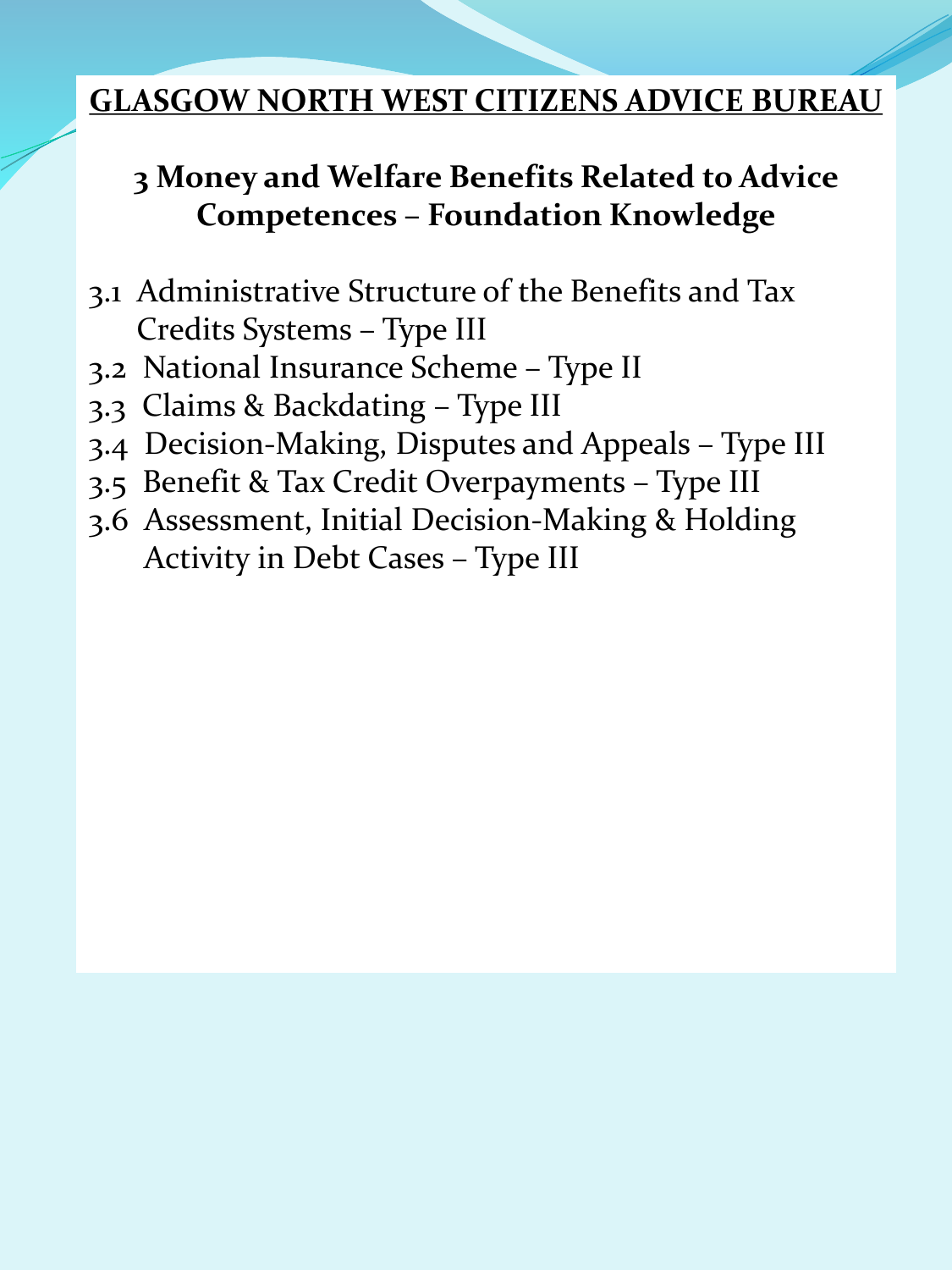## **4 Money and Welfare Benefits Related Advice Competences – Specialist Areas**

- 4.1 Means-Tested Benefits Type III
- 4.2 Universal Credit Type III
- 4.3 Tax Credits Type III
- 4.4 The Social Fund & the Scottish Welfare Fund. Type III
- 4.5 The Impact of Work on Benefits Type III
- 4.6 Child Element of Universal Credit, Child Benefit, Kinship Care Allowance & Guardian's Allowance – Type III
- 4.7 State Retirement Pension Type III
- 4.8 Personal Independence Payment, Disability Living Allowance & Attendance Allowance – Type III
- 4.9 Benefits for People who have Limited Capability for Work – Type III
- 4.10 Benefits for Industrial Injury and Disease Type III
- 4.11 Benefits for Veterans Type I
- 4.12 Carers Allowance Type III
- 4.13 Jobseeker's Allowance– Type III
- 4.14 Benefits for Maternity, Paternity and Adoption Type III
- 4.15 Bereavement Benefits Type III
- 4.16 Benefits for People in Public Care Type III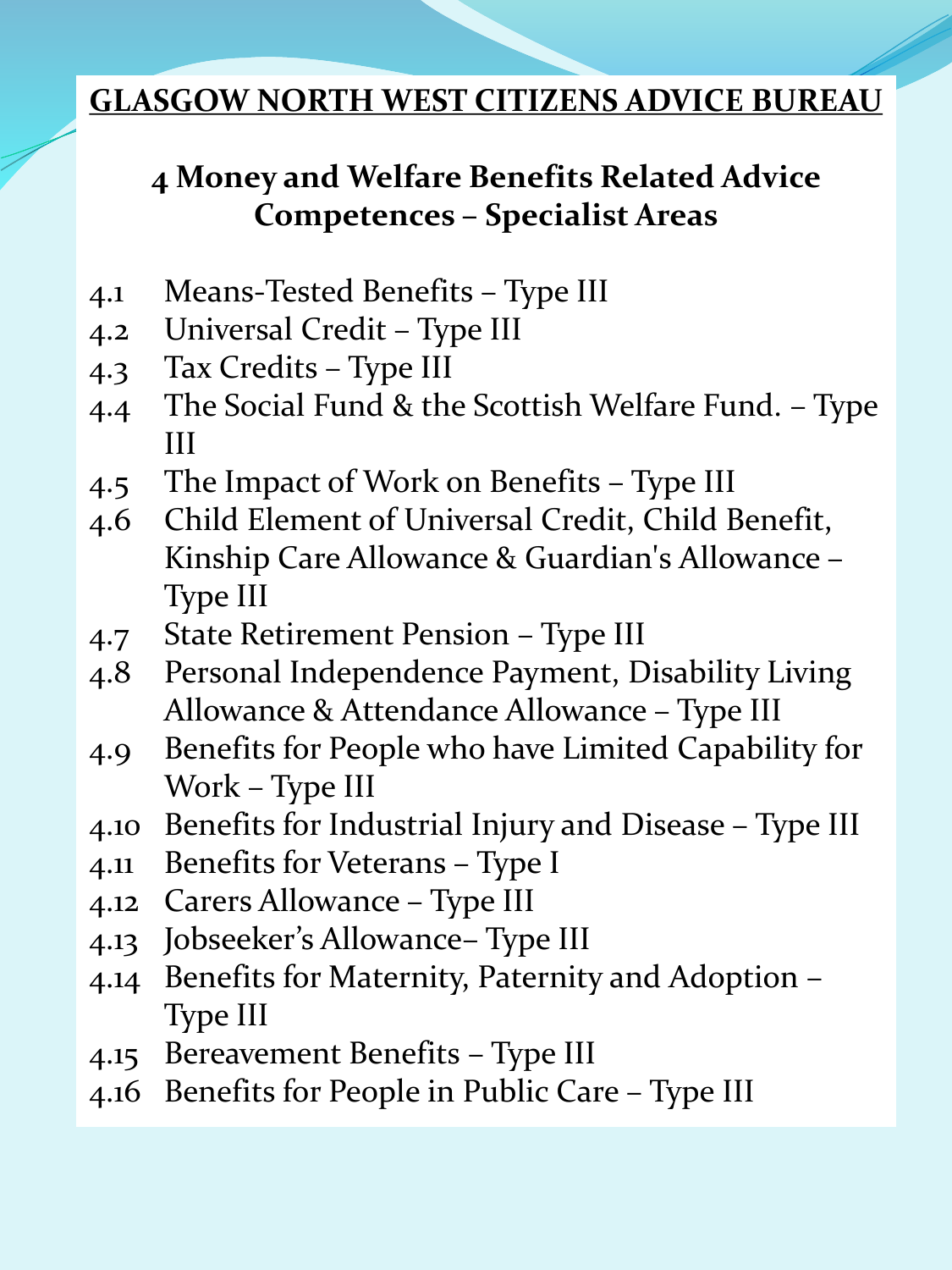## **4 Money and Welfare Benefits Related Advice Competences – Specialist Areas Cont.**

- 4.17 Benefits for Students Type III
- 4.18 Benefits for People from Abroad and/or who are Subject to Immigration Control – Type II
- 4.19 Ancillary Benefits Type III
- 4.20 Financial Statements Type III
- 4.21 Liability for Debts, Extortionate Credit, Unfair Contract Terms, Unenforceable Debts, Creditor Malpractice, Codes of Practice, etc – Type III
- 4.22 Identifying & Agreeing Options in Debt Cases – Type III
- 4.23 Negotiating & Making Offers to Creditors– Type III
- 4.24 Diligence, Diligence Stoppers and Court Proceedings – Type III
- 4.25 Bankruptcy & Trust Deeds– Type III
- 4.26 The Debt Arrangement Scheme– Type III
- 4.27 Recalls & Appeals against Court Decrees and Orders – Type I
- 4.28 Utility Debts Type II
- 4.29 Local and national Tax Debts Type II
- 4.30 Rent Arrears Type II